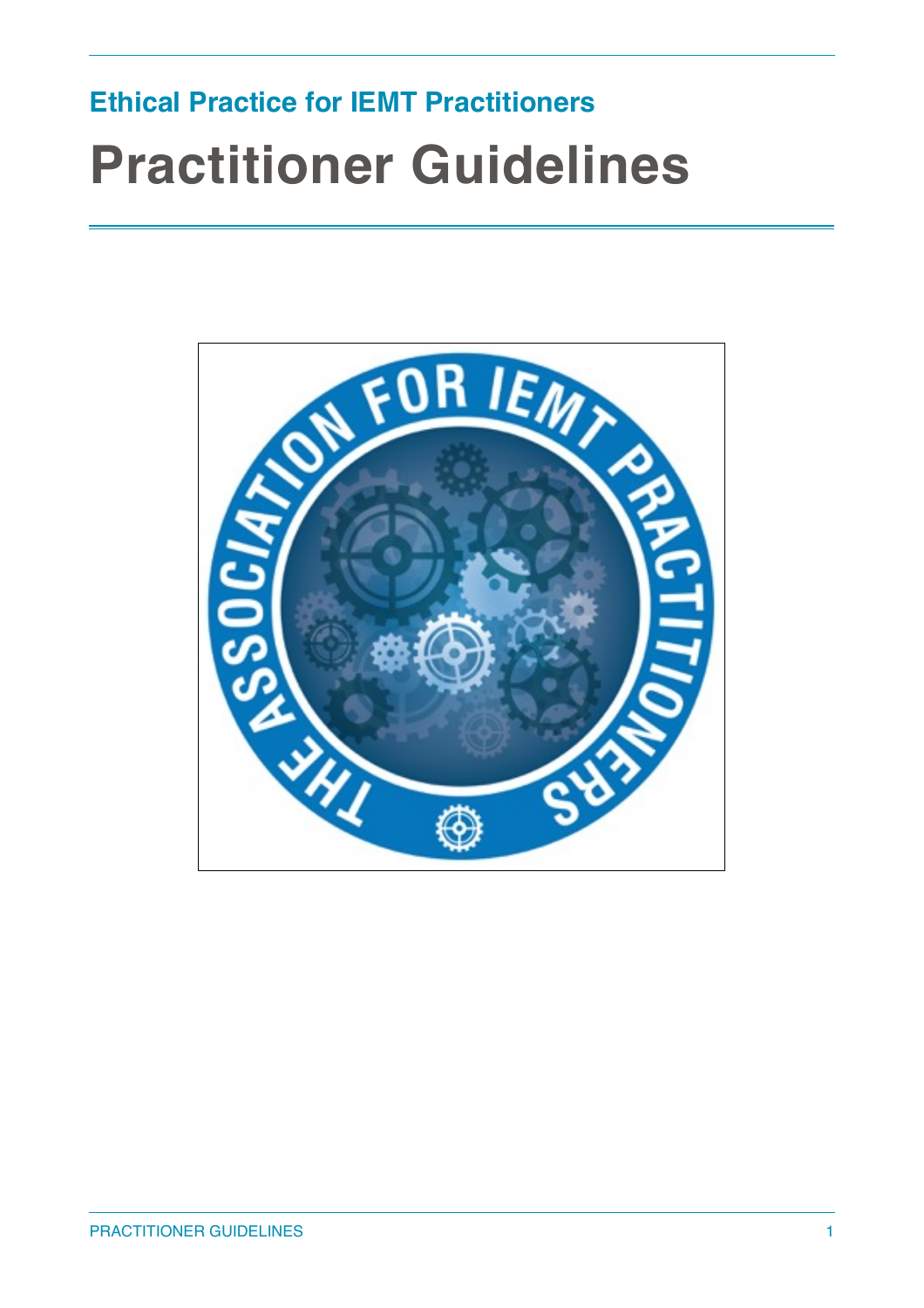## **Introduction**

Practitioners are required to carry liability insurance. Existing insurance policies must be updated in order to include "Integral Eye Movement Therapy" in order for the insurance to be valid for this mode of practise.

All practitioners must adhere to the highest medical standards of confidentiality and clinical ethics.

When client records are kept then these must be stored according to the Data Protection Act.

Practitioners must maintain the highest legal standards and operate strictly within the criminal and civil laws of their country of practise.



All advertising and public claims for the therapeutic value and efficacy of IEMT work must remain within appropriate and realistic boundaries and adhere to legal advertising standards. Practitioners must agree to amend their advertising if advised to do so by The Association for IEMT Practitioners and do so within 28 days of the request.

The utilisation of false and questionable qualifications such as mail-order PhD's is expressly forbidden.

All practitioners are requested to avoid heated public disputes, "trolling" and insults on internet forums when posting as an IEMT practitioner. When using social media profiles and participating as an IEMT practitioner, members are requested to conduct themselves in an appropriate manner at all times and not bring IEMT into disrepute by posting indecent images as well as photos or references involving intoxicants or illegal substances of any sort.

When dealing with a persistent vocal critic and/or "troll" on the internet, practitioners should follow a "de-escalate and disengage" approach in order to avoid "feeding the trolls."

Pre-session assessments must be carried out in some form to ascertain for contraindications and suitability for IEMT treatment.

The premises from which a practitioner works must be suitable and fit for purpose with appropriate risk assessments carried out where needed.